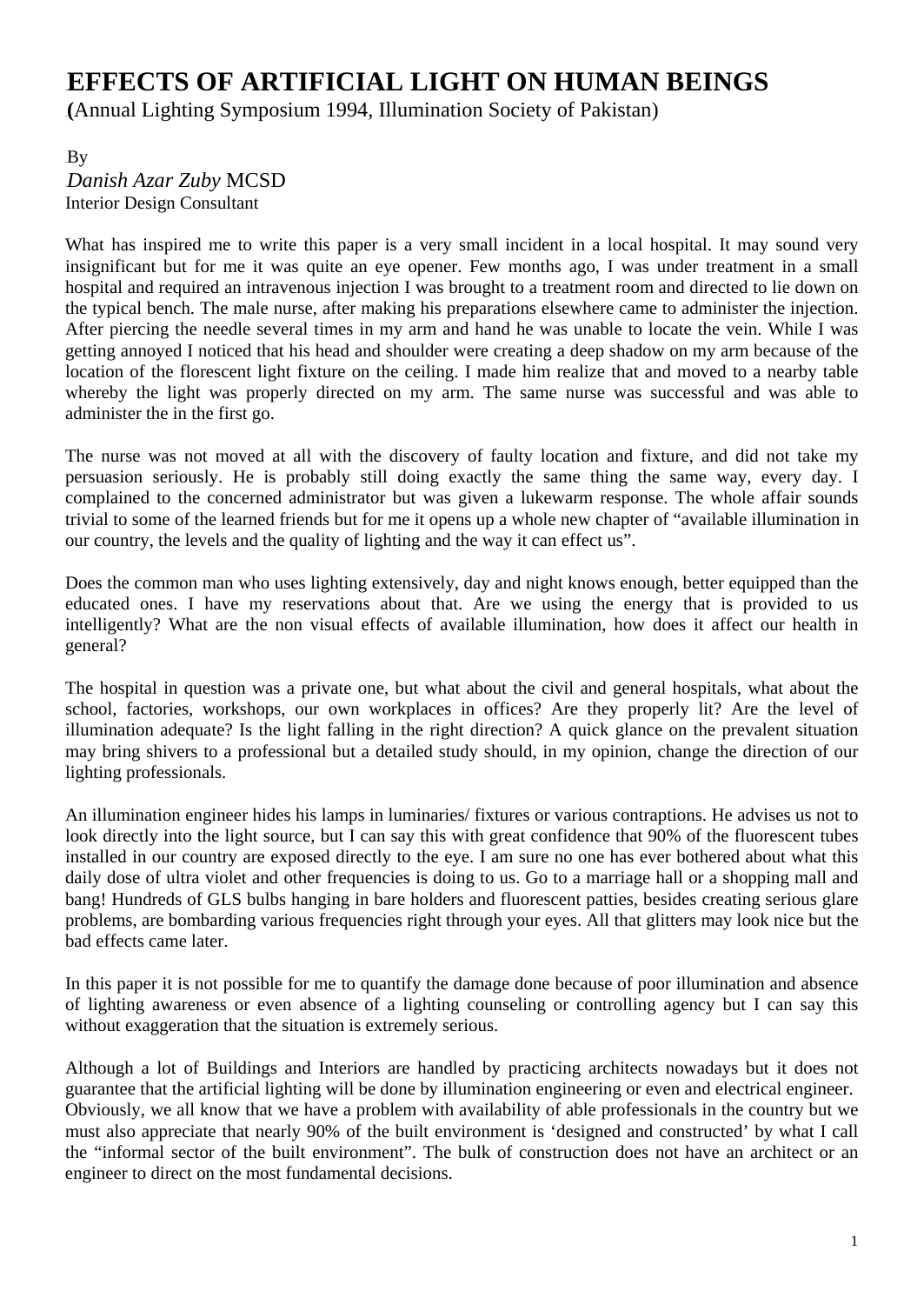As far as architectural design is concerned, besides as few able architects, the Engineers, the 'Builders and Developers' are the major contributors, but as far as internal environment is concerned the list of professionals and non-professionals tends to become very long. Interiors are usually done in-house or with the help of some smart lady. The bulk of spaces are completed by managers, furniture designers or suppliers, graphic designers, wallpaper suppliers, skilled craftsmen or Mistri Sahebs etc.

In such a bleak scenario let me also point out that the small percentage of building and construction that do get the attention of a professional builder or architect is mostly deprived of the professional lighting or electrical engineer, with the result that a vast majority of our population is deprived of the benefits of proper illumination. We all know for sure today that lighting can either positively or negatively contribute to the function, sales, efficiency or the aesthetics of any space, yet we have such a tremendous gap in this field.

To take this point a little further please note that the projects that do get a professional electrical engineer not necessarily gets a professional or experienced electrical contractor. The job is mostly awarded to a trustworthy or dependable family electrician. In order to please the client he saves a role of cables or buys sub standard material and the results are quite obvious. (I have in one of my papers claimed that about 80% of the fires in the city are due to electrical faults.)

Can we be bold enough to admit today that we do not posses a single professional "illumination engineer" amongst us or maybe, I am not aware of such a professional. Today lighting engineering is a highly diversified discipline, requiring not only the skills of a lighting engineer, but also those of an architect, the medical and health specialist, the economist, the ergonomist and specialists of various branches of engineering. In addition to knowledge, a great deal of flexibility and creativity is required to solve the many problems associated with the creation of good and economic lighting scheme.

Without light life would be impossible, but with inappropriate light life can be painful and hazardous. Isn't it an irony that, in this part of the world lighting is either completely left out in basic planning or done as an after thought. It is quite embarrassing to sound like a school teacher giving the very basic, the very fundamentals of lighting but I am perturbed to note that simple things like "brightness, levels of light, direction of light, light contrasts, glare problems or the colour rendering of light" are either unknown or remain secondary to a lot of the people in the trade of building and construction.

As there has been no research on the subject in this part of the world it is difficult to say what local problems and health strains have developed due to this bizarre situation. A search of the literature indicates that a person could spend a lifetime reading the reports of research that have already been carried out in the developed world concerning the non visual effects of both natural and artificial light. It is, therefore not intended in this paper to present a brief of the work that has already been carried out but to make a list of problems in general.

GLARE: Glare can cause serous strain on the eye. It is a most common and a familiar phenomenon. It can be caused by excessive luminance values in the field of view, (e.g. as I mentioned before the high wattage lamps (bulbs) in bare holders, hanging form the ceiling in a cloth shop, hitting directly in the eye), or too high luminance contrasts or a combination of both.

There are two types of glare:

**Discomfort glare**: This is a sensation of annoyance or pain, probably the result of frequent changes in pupil size caused by excessive brightness contrasts. As the name says discomfort glare causes discomfort, does not necessarily impair visibility in extreme cases of glare problems but it can lead impairment of vision.

**Disability glare:** is a result of interference in the visual process. A frequently occurring form is 'veiling glare', whereby light is dispersed or scattered in the optical system of the eye, notably in the cornea and the lens, to such a degree that a uniform veil is drawn over the retina, for example, if we examine something against a very bright light source of visibility is impaired.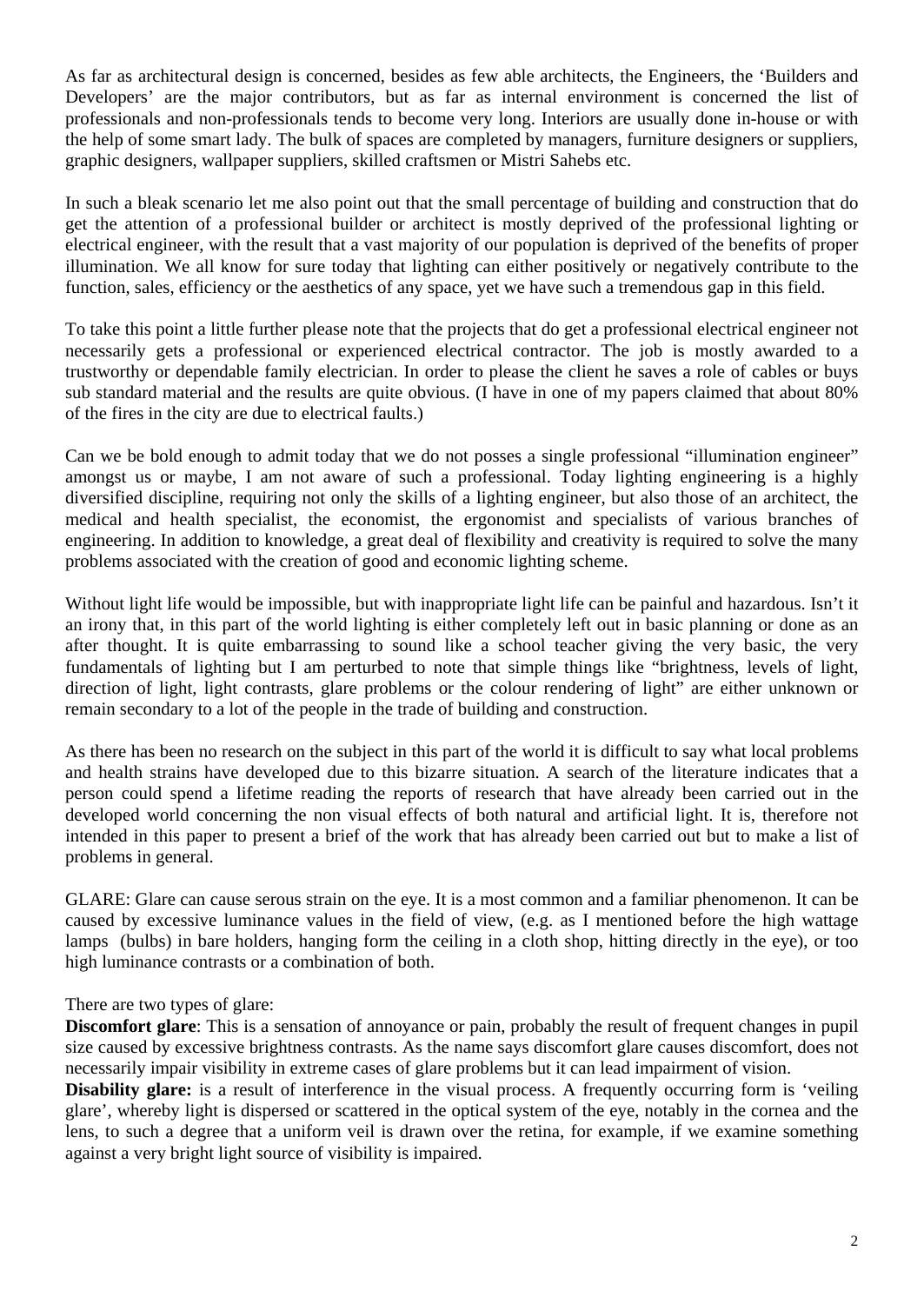**Adaptive glare:** is also a disability glare but prolonged exposure to this glare can also leave a strain on the eye, for example headlights of oncoming cars, which is quite common in our case. When high luminance occur in the field of vision, the eye adapts to these luminance values, making it difficult if not impossible to perceive contrasts in darker areas of the field of view. It takes time for the eye to adapt to lower luminance values.

## AFTER IMAGE and FLICKER:

**After image:** Because the visual process in the retina is essentially a photochemical one, it is subject to time lag. This means that, after the visual stimulus is taken away, its effect will persist, in shorter or a long time, depending upon the age and health of the eye.

When, after gazing at a bright or well lit coloured object, one looks away at a relatively neutral surface, 'after image' of the same object, in the same shape and size appear to block the vision. These are of reverse or complimentary colours and brightness and called a "successive contrast". I have no data in hand on the subject but I feel that as the eye is responding to a stressful situation it is bound to have a strain which may not be apparent immediately, but I am sure it effects the health and again of the eye.

**Flicker:** Light stimuli following each other in rapid succession at regular intervals will cause Flicker. If the frequency of flickering exceeds a certain value, the flickering effect will disappear, and the eye will perceive as a steady light source. The frequency at which this happens is called the "critical fusion frequency" and it depends on the luminance of the light source. It generally lies in the order of 50 fifty periods per second or somewhat more. If we remember our old manual movie projectors, we could see the pictures go by, one by one, on a slow hand movement, as the frequency of each picture was less than twenty four frames per second. Modern projectors present each pictures three times and therefore the result is steady movie.

In an ideal situation the flicker of the common fluorescent tube, energized with 50 HZ ac supply is around one hundred periods per second, therefore it appears as a steady light source. But, this is common knowledge that ours is not an ideal situation as far as available energy is concerned. Dangerous fluctuations of the voltage and a flood of fluorescents is a fact of life.

Flicker at frequencies below the critical fusion frequency may produce very disturbing effects. The brain is trying to follow what is going on, will suffer from a form of overload related to epilepsy, resulting in dizziness and eventually, unconsciousness. Indeed sufferers from epilepsy appear to be more sensitive to this effect.

**Stroboscopic Effects:** Stroboscopic effects also result from flicker. If a periodically moving object, like a machine part, is illuminated by light flashes of the same frequency as the movement, it will appear to stands still, or move very slowly if the frequencies are different. The flicker of a fluorescent tube can produce this effect under certain circumstances, and thus produce a potentially dangerous situation.

**Toxic effects:** Modern lamp manufacturing involves the use of wide range of elements and compounds, some of which in sufficient concentration could be detrimental to the health of the human beings or the environment. Potentially toxic materials are found in the fillings of discharge lamps and fluorescent powders. One must take care when disposing off used lamps. Sodium, although extremely aggressive as an element, leaves no toxic residue behind. However when brought into contact with water, it reacts violently and combustion may be spontaneous. Utmost care should therefore be exercised when disposing low pressure sodium lamps.

ULTRA VIOLET and INFRA RED RADIATIONS: As the name suggests these radiations which are known as 'radiant heat' and 'Actinic radiations' lie on both sides of the visible spectrum which is approximately: 100nm to 360nm Ultra violet 360nm to 780nm visible spectrum (LIGHT) 780nm to 10,000nm Infra red